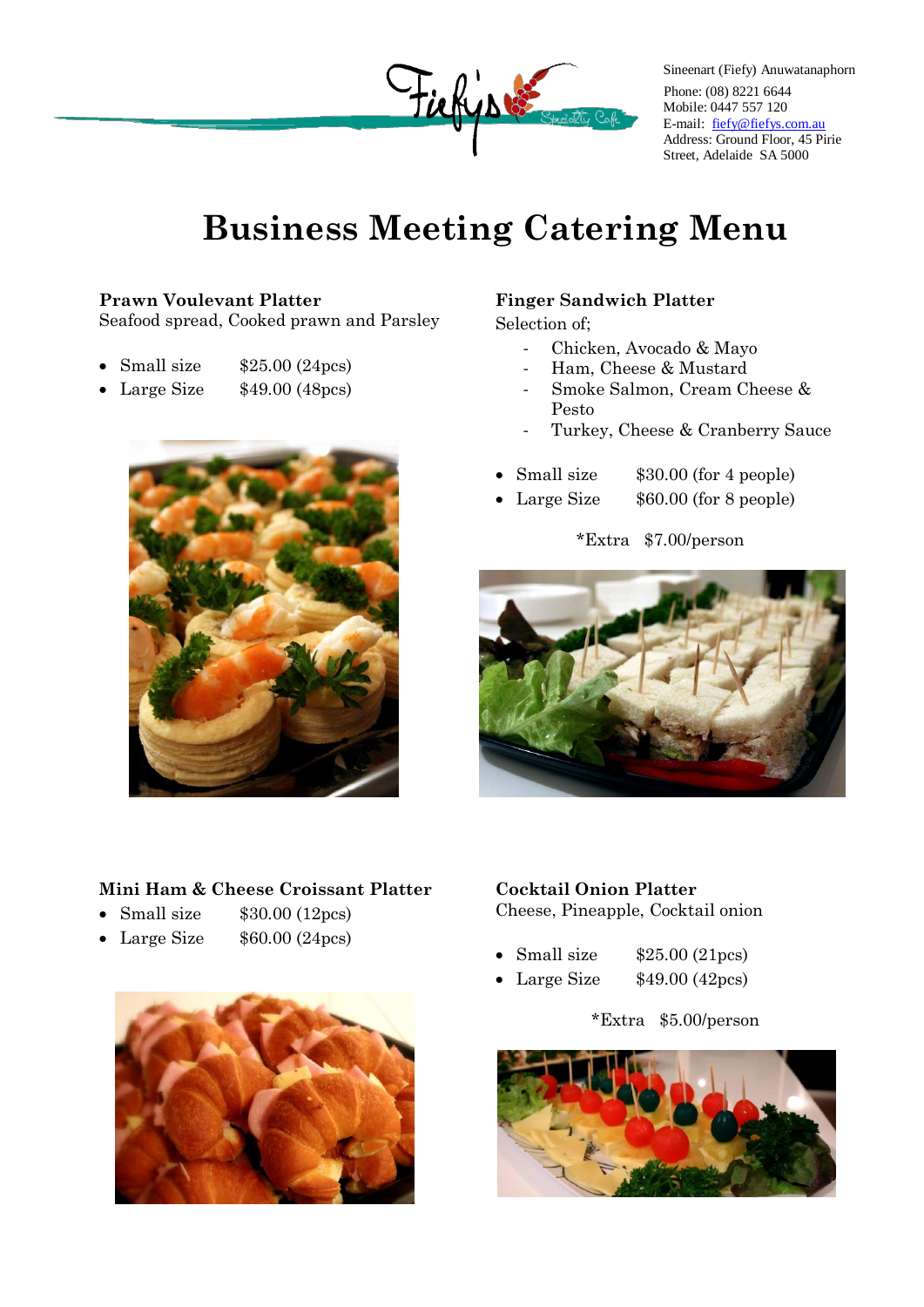

Sineenart (Fiefy) Anuwatanaphorn Phone: (08) 8221 6644 Mobile: 0447 557 120 E-mail: [fiefy@fiefys.com.au](mailto:fiefy@fiefys.com.au) Address: Ground Floor, 45 Pirie Street, Adelaide SA 5000

### **Meat Platter/Cheese Platter**

- Small size  $$30.00$  (for 4 people)
- Large Size  $$60.00$  (for 8 people)

\*Extra \$7.00/person



- Selection of;
	- Chicken
	- Ham
	- Smoke Salmon
	- **Turkey**



**Salad** \$7.90/serve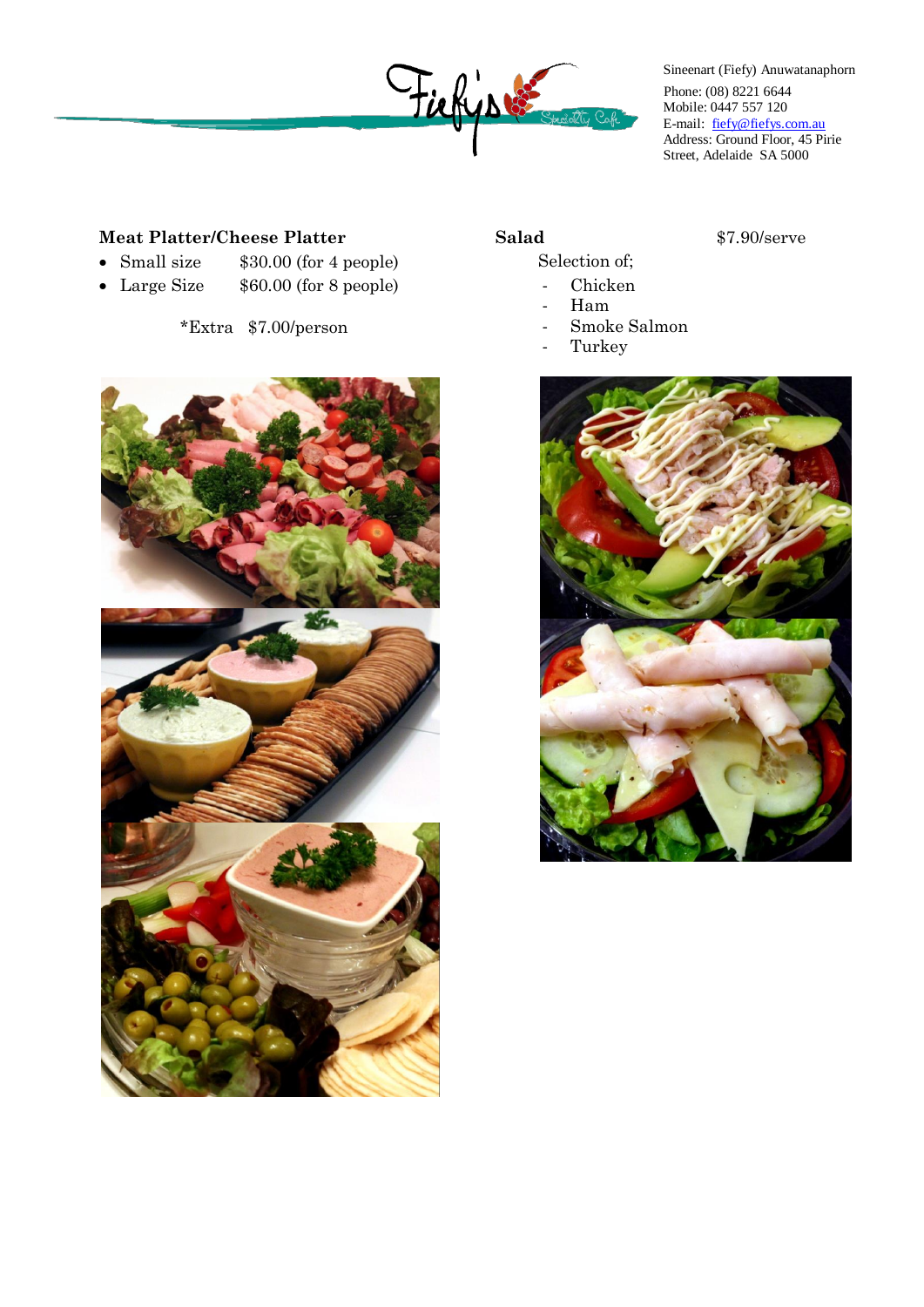

Sineenart (Fiefy) Anuwatanaphorn Phone: (08) 8221 6644 Mobile: 0447 557 120 E-mail: [fiefy@fiefys.com.au](mailto:fiefy@fiefys.com.au) Address: Ground Floor, 45 Pirie Street, Adelaide SA 5000

## **Fruit Platter**

Selection of seasonal fruits

|  | $\bullet$ Small size |  | $$25.00$ (for 4 people) |
|--|----------------------|--|-------------------------|
|--|----------------------|--|-------------------------|

• Large Size  $$45.00$  (for 8 people)



### **Assorted Morning Tea Platter**

Banana Bread, Assorted Friands, Orange Poppy Seed Cake, Raspberry Chocolate Brownies

- Small size  $$30.00$  (for 5 people)
- Large Size  $$60.00$  (for 10 people)

\*Extra \$5.00/person



**Fiefy's Fruit Cups** \$2.50/cup Selection of seasonal fruits

\*\* Minimum order 10 cups



### **Assorted Mini Cakes**

- Small size \$29.00 (15pcs)
- Large Size \$55.00 (30pcs)

### \*Extra \$5.00/person



**Juice 2Ltr** \$6.00/bottle (Apple/Pineapple/Orange)